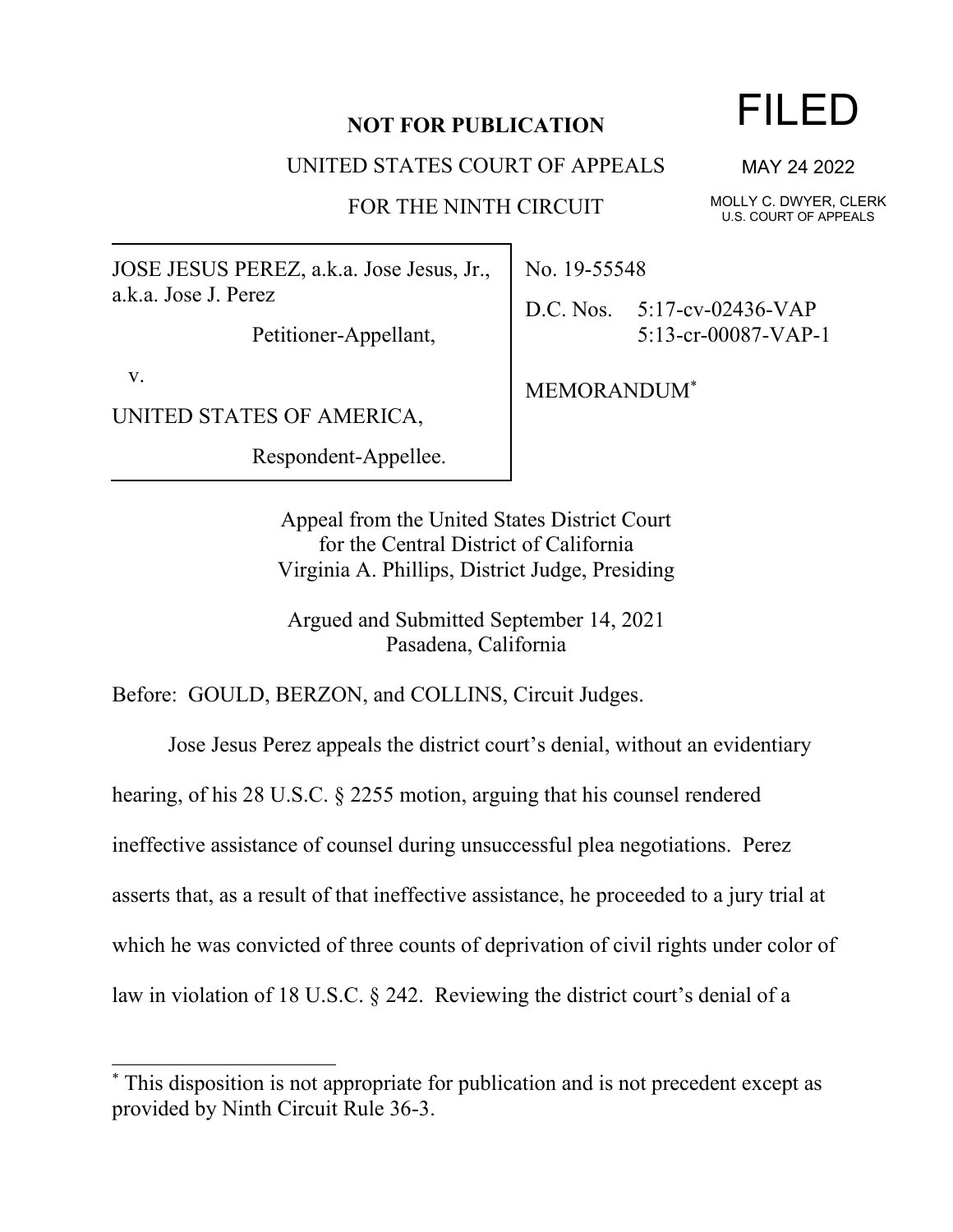§ 2255 motion de novo, *United States v. Aguirre-Ganceda*, 592 F.3d 1043, 1045 (9th Cir. 2010), and its denial of an evidentiary hearing for abuse of discretion, *Stewart v. Cate*, 757 F.3d 929, 934 (9th Cir. 2014), we affirm.

**I**

Because the district court did not hold an evidentiary hearing, we take as true the factual allegations in Perez's § 2255 motion and in his declaration in support of that motion. *United States v. Blaylock*, 20 F.3d 1458, 1465 (9th Cir. 1994); *cf*. Rule 2(b)(2), § 2255 Rules (requiring that a § 2255 motion "state the facts supporting each ground"). We consider those allegations together with "the files and records of the case" to determine whether Perez has established the elements of his claim of ineffective assistance of counsel during the plea bargaining process. *See* 28 U.S.C. § 2255(b). To prevail on that claim, Perez had to state sufficient facts to show: (1) "that counsel's performance was deficient," and (2) "that the deficient performance prejudiced the defense." *Strickland v. Washington*, 466 U.S. 668, 687 (1984). Perez failed to make this showing.

## **A**

Perez contends that his counsel failed adequately to explain the terms of the Government's plea offer. However, Perez's declaration acknowledges that his counsel told him about the key provision of the offer—that it provided for a 10 year sentence, which was well below the statutory maximum of life imprisonment.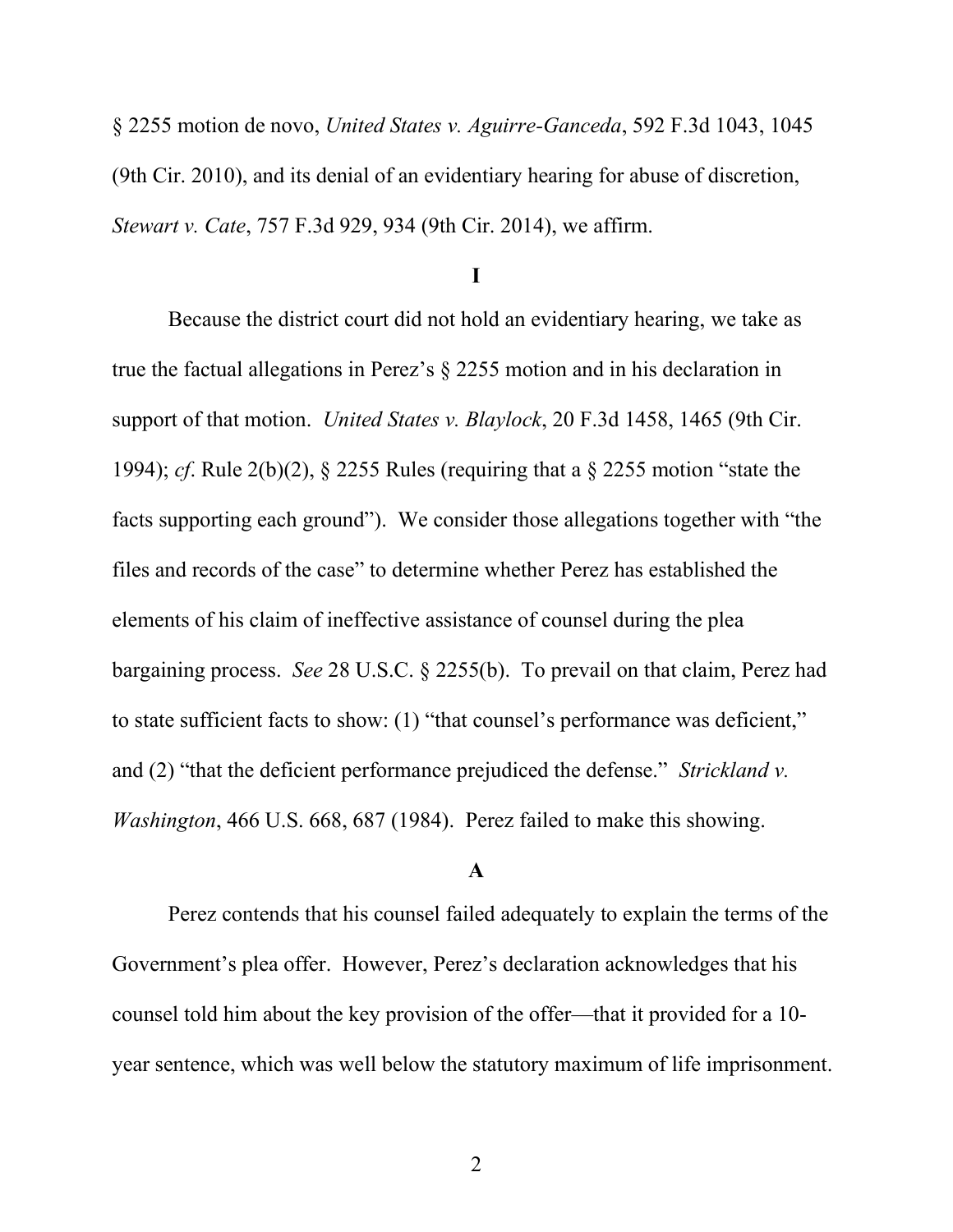Perez has not identified any other *material* term of the offer that should have been communicated to him but was not, nor has he pleaded any facts to show that any such omitted details would have caused him to accept the offer. *Hill v. Lockhart*, 474 U.S. 52, 59 (1985). Beyond that, Perez notes only that his counsel did not provide him with a written copy of the plea agreement. Mere failure to provide the actual written plea agreement, without more, does not establish ineffective assistance. *See United States v. Rivera-Sanchez*, 222 F.3d 1057, 1061 (9th Cir. 2000).

Perez also asserts that he directed his counsel to present a counteroffer in which he would agree to plead guilty in exchange for a five-year sentence. Assuming that his counsel failed to communicate that counteroffer, we conclude that Perez has not established prejudice. His motion provides no facts to support a plausible inference that the Government would have accepted a five-year sentence.

#### **B**

Perez further contends that, in two respects, his counsel failed to provide him with "the information he needed to make an informed decision whether to accept" the Government's plea offer. Both of these contentions fail.

First, Perez asserts that his counsel "never explained the significance of [Perez's] status as a uniformed, armed, law enforcement officer, and how that reality could result in an increase in [the] statutory maximum punishment for the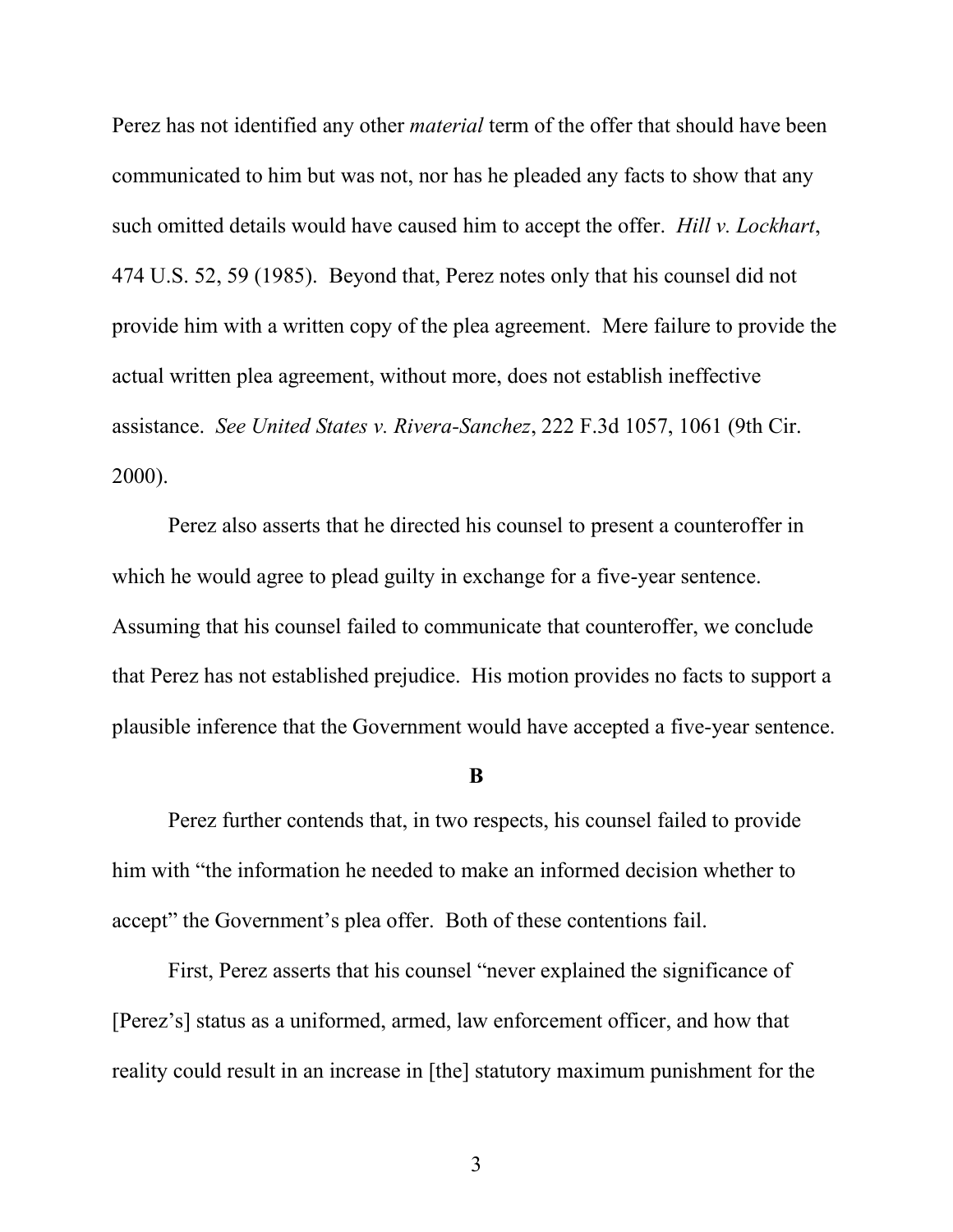offenses from 10 years to life." But the premise of Perez's argument—that his status as an officer could increase the statutory maximum punishment—is incorrect. Rather, the factors that could have increased—and ultimately did increase—his maximum sentence to life imprisonment were the alleged "aggravated sexual abuse" of both victims and the alleged "kidnapping" or "attempt to kidnap" one of those victims. *See* 18 U.S.C. § 242. There was no obligation for Perez's counsel to tell Perez that his "status as a uniformed, armed, law enforcement officer . . . could result in an increase in [the] statutory maximum punishment" because such a statement would not have been accurate. Moreover, Perez was provided with a copy of the indictment, and he was repeatedly advised on the record, prior to turning down the plea offer, that his § 242 charges were based on alleged sexual abuse he committed using his authority as an officer, and that he faced a life sentence on each count. Even assuming counsel did not specifically address these matters with Perez, Perez has failed to show prejudice in light of these on-the-record statements.

Second, Perez asserts that his counsel made an "objectively unreasonable assessment of the strength of the Government's case." Perez alleges that his counsel told him that he had a "winnable case" and that counsel "did not think that the Government could prove any set of facts qualifying [Perez] for the higher statutory maximum." Where, as here, the defendant knew the material terms of the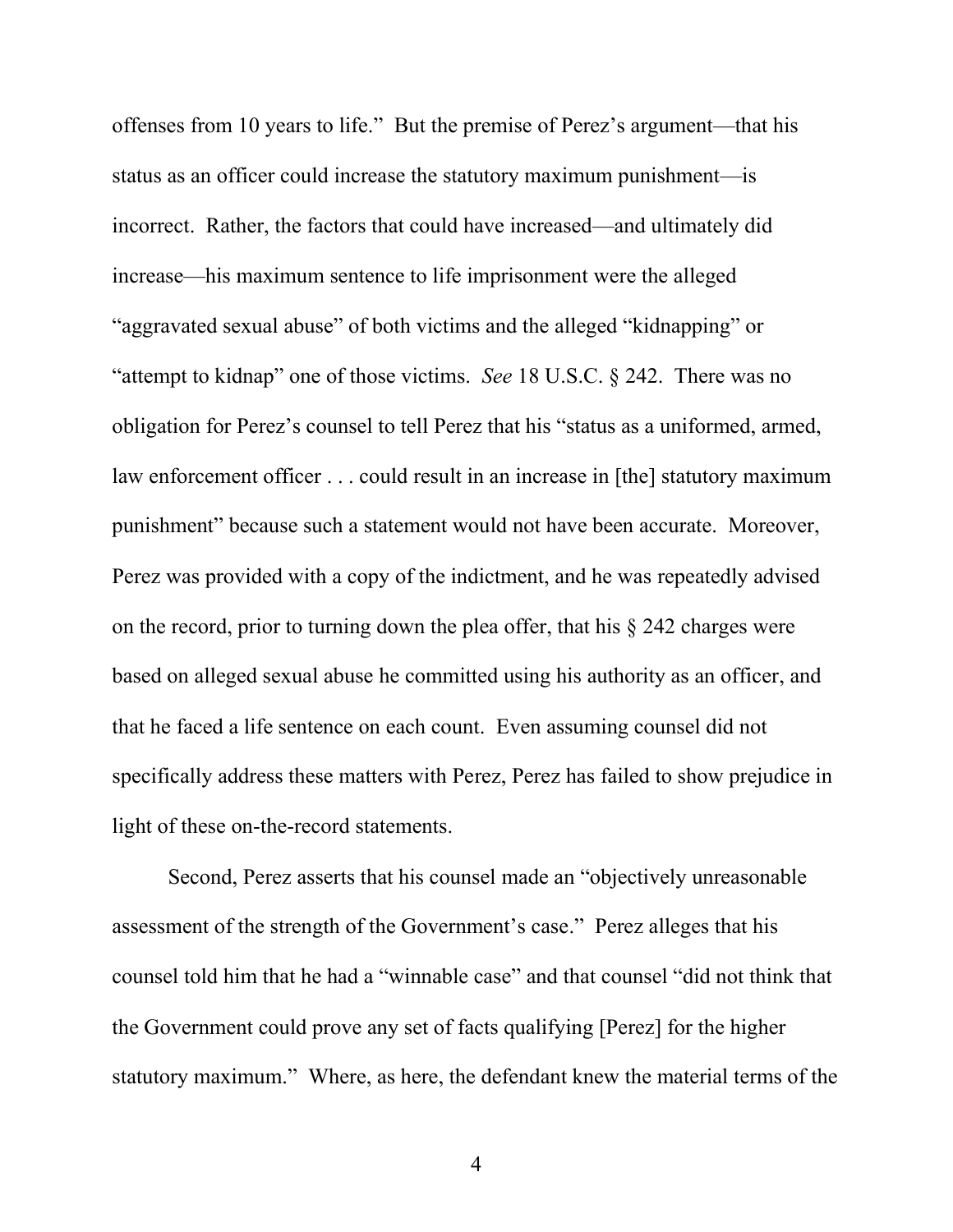plea offer but asserts that counsel failed to accurately assess the strength and weaknesses of the case, we require the defendant to "demonstrate gross error on the part of counsel," meaning that "the advice he received was so incorrect and so insufficient that it undermined his ability to make an intelligent decision about whether to accept the plea offer." *Turner v. Calderon*, 281 F.3d 851, 880 (9th Cir. 2002) (simplified). Thus, absent a showing that counsel's "defense strategy and presumably sincere prediction" were outside the wide range of reasonable professional judgment, a defendant cannot rely on a self-serving assertion, "made years later," that with different advice, he would have accepted the plea offer. *Id*. at 881. "If the rule were otherwise, every rejection of a plea offer, viewed perhaps with more clarity in the light of an unfavorable verdict, could be relitigated upon the defendant's later claim that had his counsel better advised him, he would have accepted the plea offer." *Id*.

Applying these standards, we conclude that Perez failed to present sufficient facts to establish that his counsel's assessment of the case, at the time the plea offer was rejected, was outside the range of reasonable professional judgment. Although Perez now paints the evidence against him as overwhelming, a reasonable defense counsel could conclude that the case was triable in that it largely hinged on the credibility of the two victims, both of whom were prostitutes with potentially significant credibility issues. The fact that the district court subsequently granted